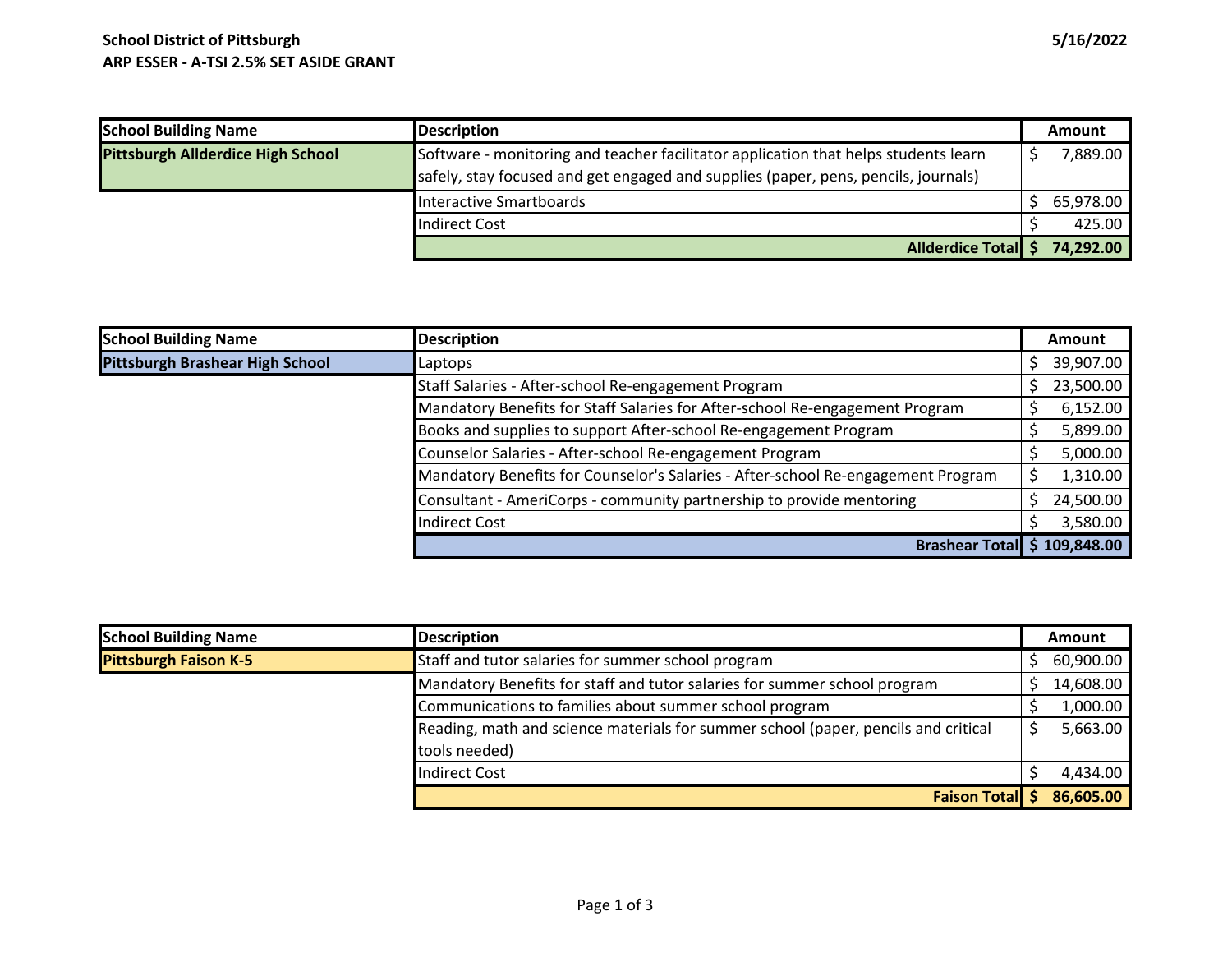| <b>School Building Name</b> | <b>Description</b>                                                                       |   | Amount    |
|-----------------------------|------------------------------------------------------------------------------------------|---|-----------|
| Pittsburgh Obama 6-12       | General supplies for COVID mitigation, water bottles, sanitizer, social distancing floor | S | 9,774.00  |
|                             | markings, tables for social distancing and computer items (i.e. hdmi cords and           |   |           |
|                             | charging materials)                                                                      |   |           |
|                             | Books to support state exam preparation                                                  |   | 5,000.00  |
|                             | Projectors, whiteboards, smartboard and calculators                                      | S | 15,106.00 |
|                             | PBIS app                                                                                 |   | 3,000.00  |
|                             | Staff salaries for after-school tutoring program                                         | S | 16,500.00 |
|                             | Mandatory benefits for staff salaries for after-school tutoring program                  |   | 4,581.00  |
|                             | Books to support staff professional learning                                             |   | 1,600.00  |
|                             | Books to build administration capacity to delivery high quality professional learning    |   | 1,000.00  |
|                             | <b>Indirect Cost</b>                                                                     |   | 2,236.00  |
|                             | Obama Total \$                                                                           |   | 58,797.00 |

| <b>School Building Name</b>         | <b>Description</b>                                                                        | <b>Amount</b> |
|-------------------------------------|-------------------------------------------------------------------------------------------|---------------|
| <b>Pittsburgh Perry High School</b> | Supplies (pens, pencils, paper, journals, folders and water bottles) and software (up-to- | 4,173.00      |
|                                     | date MS office and computer lab monitoring to help tutors)                                |               |
|                                     | Document cameras (ELMOs) and Interactive Touch Monitors                                   | 13,611.00     |
|                                     | Student transportation for after-school tutoring program                                  | 2,800.00      |
|                                     | Staff salaries for after-school tutoring program                                          | 12,800.00     |
|                                     | Mandatory benefits for staff salaries for after-school tutoring program                   | 3,805.00      |
|                                     | <b>Indirect Cost</b>                                                                      | 1,410.00      |
|                                     | Perry Total \$                                                                            | 38,599.00     |